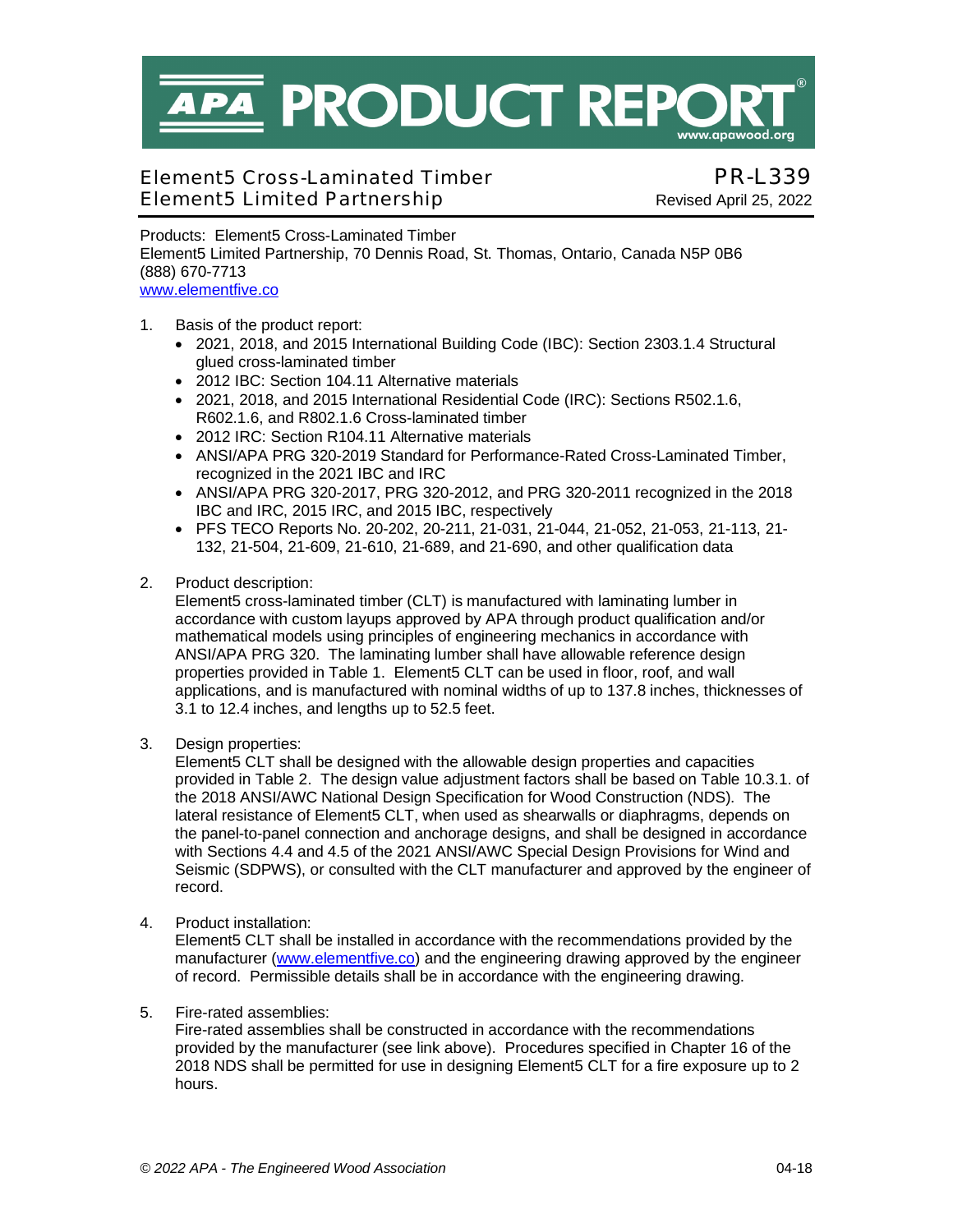- 6. Limitations:
	- a) Element5 CLT shall be designed in accordance with principles of mechanics using the allowable design properties specified in this report or provided by the manufacturer.
	- b) Element5 CLT shall be limited to dry service conditions where the average equilibrium moisture content of solid-sawn lumber is less than 16%.
	- c) Design properties for Element5 CLT, when used as beams or lintels with loads applied parallel to the face-bond gluelines, are beyond the scope of this report.
	- d) Element5 CLT shall be manufactured in compliance with ANSI/APA PRG 320 and documented in the Element5's in-plant manufacturing standard approved by APA.
	- e) Element5 CLT is produced at the Element5 Limited Partnership, St. Thomas, Ontario facility under a quality assurance program audited by APA.
	- f) This report is subject to re-examination in one year.
- 7. Identification:

Element5 CLT described in this report is identified by a label bearing the manufacturer's name (Element5) and/or trademark, the APA assigned plant number (1145), the product standard (ANSI/APA PRG 320), the APA logo, the CLT grade and thickness (or layup ID), the report number PR-L339, and a means of identifying the date of manufacture.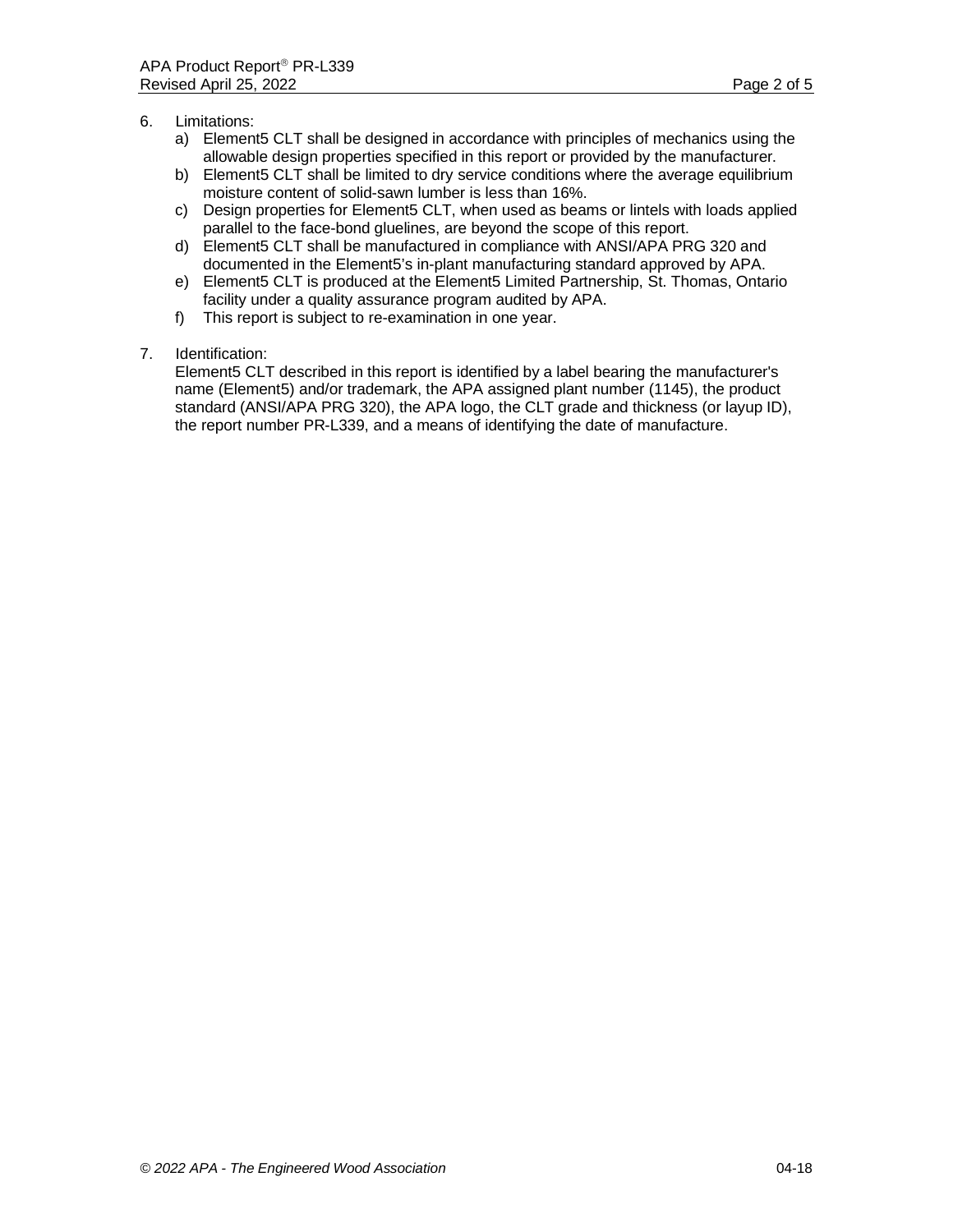| <b>CLT</b>                     | Laminations Used in Major Strength Direction |       |             |       |                     |             |             |              |      |                           | Laminations Used in Minor Strength Direction |                       |       |             |             |             |               |      |  |
|--------------------------------|----------------------------------------------|-------|-------------|-------|---------------------|-------------|-------------|--------------|------|---------------------------|----------------------------------------------|-----------------------|-------|-------------|-------------|-------------|---------------|------|--|
| Grade                          | Grade &<br>Species                           | (psi) | $(106$ psi) | (psi) | $\Gamma$ C<br>(psi) | Γv<br>(psi) | Гs<br>(psi) | Γc⊥<br>(psi) |      | Grade &<br><b>Species</b> | Ļр<br>(psi                                   | (10 <sup>6</sup> psi) | (psi) | Γc<br>(psi) | ٠v<br>(psi) | Гs<br>(psi) | r c⊥<br>(psi) |      |  |
| E1M10 &<br>E1M10.1             | 2100f-1.8E<br><b>SPF</b>                     | 2.100 | 1.8         | 1.575 | 1.875               | 160         | 50          | 525          | 0.46 | No. 1/No. 2<br><b>SPF</b> | 875                                          | 1.4                   | 450   | .150        | 135         | 45          | 425           | 0.42 |  |
| E1M12,<br>E1M12.1<br>& E1M12.2 | 1650f-1.5E<br><b>SPF</b>                     | 1,650 | ٦.5         | 1.020 | 1.700               | 135         | 45          | 425          | 0.42 | No. 1/No. 2<br>SPF        | 875                                          | 1.4                   | 450   | .150        | 135         | 45          | 425           | 0.42 |  |
| V2M7.<br>V2M7.1, &<br>V2M7.2   | No. 1/No. 2<br>SPF                           | 875   | 1.4         | 450   | 1,150               | 135         | 45          | 425          | 0.42 | No. 1/No. 2<br><b>SPF</b> | 875                                          | 1.4                   | 450   | .150        | 135         | 45          | 425           | 0.42 |  |

Table 1. ASD Reference Design Values<sup>(a)</sup> for Lumber Laminations Used in Element5 CLT (for Use in the U.S.)

#### For SI: 1 psi = 0.006895 MPa

<sup>(a)</sup> Tabulated values are allowable design values and not permitted to be increased for the lumber size adjustment factor in accordance with the NDS. The design values shall be used in conjunction with the section properties provided by the CLT manufacturer based on the actual layup used in manufacturing the CLT panel (see Table 2).

|                                         |          | Thick-                        |      | Lamination Thickness (in.) in CLT Layup |      |      |      |      |      |      |      |                                     | Major Strength Direction                                |                                            |                       |                                      | Minor Strength Direction                               |                                               |                        |  |
|-----------------------------------------|----------|-------------------------------|------|-----------------------------------------|------|------|------|------|------|------|------|-------------------------------------|---------------------------------------------------------|--------------------------------------------|-----------------------|--------------------------------------|--------------------------------------------------------|-----------------------------------------------|------------------------|--|
| CL <sub>1</sub><br>Grade <sup>(c)</sup> | Layup ID | ness, t <sub>p</sub><br>(in.) | $=$  |                                         | $=$  |      | $=$  |      | $=$  | ᆂ    | $=$  | $(F_bS)_{eff,f,0}$<br>$(lbf-ft/ft)$ | $(EI)_{eff, f, 0}$<br>(10 <sup>6</sup> lbf-<br>in.2/ft) | $(GA)_{eff,0}$<br>(10 <sup>6</sup> lbf/ft) | $V_{s.0}$<br>(lbf/ft) | $(F_bS)_{eff,f,90}$<br>$(lbf-ft/ft)$ | $(EI)_{eff,f,90}$<br>(10 <sup>6</sup> lbf-<br>in.2/ft) | $(GA)$ eff, f, 90<br>(10 <sup>6</sup> lbf/ft) | $V_{s,90}$<br>(lbf/ft) |  |
|                                         | 3-ply    | 4.14                          | 1.38 | 1.38                                    | 1.38 |      |      |      |      |      |      | 4,875                               | 122                                                     | 0.54                                       | 1,490                 | 275                                  | 3.6                                                    | 0.66                                          | 550                    |  |
| E1M10                                   | 5-ply    | 6.90                          | 1.38 | 1.38                                    | 1.38 | 1.38 | 1.38 |      |      |      |      | 11,225                              | 466                                                     | 1.1                                        | 2,480                 | 2.390                                | 95                                                     | 1.3                                           | 1,650                  |  |
|                                         | 7-ply    | 9.66                          | 1.38 | 1.38                                    | 1.38 | 1.38 | 1.38 | 1.38 | 1.38 |      |      | 19,800                              | 1,154                                                   | 1.6                                        | 3,475                 | 5,525                                | 364                                                    | 2.0                                           | 2,750                  |  |
|                                         | 9-ply    | 12.42                         | 1.38 | 1.38                                    | 1.38 | 1.38 | 1.38 | 1.38 | 1.38 | 1.38 | 1.38 | 30,700                              | 2,299                                                   | 2.1                                        | 4,450                 | 9.775                                | 903                                                    | 2.6                                           | 3,850                  |  |
| E1M10.1                                 | 3-ply    | 3.09                          | 1.03 | 1.03                                    | 1.03 |      |      |      |      |      |      | 2,750                               | 51                                                      | 0.40                                       | 1.110                 | 155                                  | 1.5                                                    | 0.49                                          | 415                    |  |
|                                         | 5-ply    | 5.15                          | 1.03 | 1.03                                    | 1.03 | 1.03 | 1.03 |      |      |      |      | 6,300                               | 197                                                     | 0.80                                       | 1,860                 | 1,350                                | 40                                                     | 0.99                                          | 1,240                  |  |
|                                         | 7-ply    | 7.21                          | 1.03 | 1.03                                    | 1.03 | 1.03 | 1.03 | 1.03 | 1.03 |      |      | 11,150                              | 487                                                     | 1.2                                        | 2,600                 | 3,100                                | 154                                                    | 1.5                                           | 2,060                  |  |
|                                         | 9-ply    | 9.27                          | 1.03 | 1.03                                    | 1.03 | 1.03 | 1.03 | 1.03 | 1.03 | 1.03 | 1.03 | 17,275                              | 970                                                     | 1.6                                        | 3,350                 | 5,500                                | 381                                                    | 2.0                                           | 2,900                  |  |
|                                         | 3-ply    | 4.14                          | 1.38 | 1.38                                    | 1.38 |      |      |      |      |      |      | 3,825                               | 102                                                     | 0.53                                       | 1.490                 | 275                                  | 3.6                                                    | 0.56                                          | 495                    |  |
| E1M12                                   | 5-ply    | 6.90                          | 1.38 | 1.38                                    | 1.38 | 1.38 | 1.38 |      |      |      |      | 8,825                               | 389                                                     | 1.1                                        | 2,480                 | 2,390                                | 95                                                     | 1.1                                           | 1,490                  |  |
|                                         | 7-ply    | 9.66                          | 1.38 | 1.38                                    | 1.38 | 1.38 | 1.38 | 1.38 | 1.38 |      |      | 15,600                              | 963                                                     | 1.6                                        | 3,475                 | 5,500                                | 364                                                    | 1.7                                           | 2,480                  |  |
|                                         | 9-ply    | 12.42                         | 1.38 | 1.38                                    | 1.38 | 1.38 | 1.38 | 1.38 | 1.38 | 1.38 | 1.38 | 24,200                              | 1,921                                                   | 2.1                                        | 4,450                 | 9,750                                | 901                                                    | 2.2                                           | 3,475                  |  |
|                                         | 3-ply    | 3.09                          | 1.03 | 1.03                                    | 1.03 |      |      |      |      |      |      | 2,160                               | 43                                                      | 0.40                                       | 1,110                 | 155                                  | 1.5                                                    | 0.42                                          | 370                    |  |
|                                         | 5-ply    | 5.15                          | 1.03 | 1.03                                    | 1.03 | 1.03 | 1.03 |      |      |      |      | 4,950                               | 164                                                     | 0.79                                       | 1.860                 | 1,350                                | 40                                                     | 0.84                                          | 1,110                  |  |
| E1M12.1                                 | 7-ply    | 7.21                          | 1.03 | 1.03                                    | 1.03 | 1.03 | 1.03 | 1.03 | 1.03 |      |      | 8,775                               | 406                                                     | 1.2                                        | 2,600                 | 3,100                                | 153                                                    | 1.3                                           | 1,860                  |  |
|                                         | 9-ply    | 9.27                          | 1.03 | 1.03                                    | 1.03 | 1.03 | 1.03 | 1.03 | 1.03 | 1.03 | 1.03 | 13,600                              | 810                                                     | 1.6                                        | 3,350                 | 5,475                                | 380                                                    | 1.7                                           | 2,600                  |  |

Table 2. ASD Reference Design Values<sup>(a, b)</sup> for Element5 CLT (for Use in the U.S.)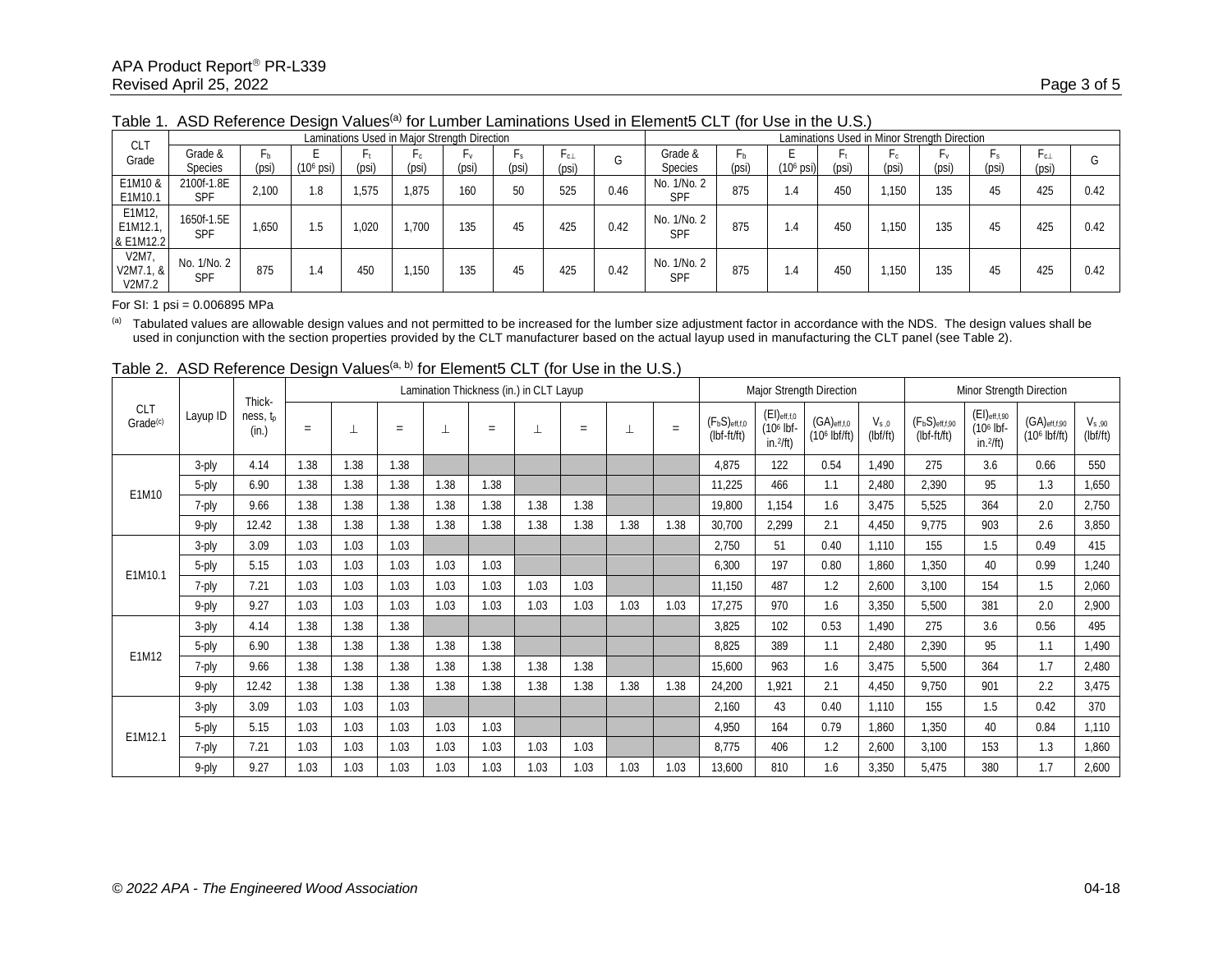|                                    |          | Thick-                        |      |      |      | Lamination Thickness (in.) in CLT Layup |      |      |      |      | <b>Major Strength Direction</b> |                                    |                                                       |                                                | Minor Strength Direction |                                      |                                                        |                                               |                        |
|------------------------------------|----------|-------------------------------|------|------|------|-----------------------------------------|------|------|------|------|---------------------------------|------------------------------------|-------------------------------------------------------|------------------------------------------------|--------------------------|--------------------------------------|--------------------------------------------------------|-----------------------------------------------|------------------------|
| <b>CLT</b><br>Grade <sup>(c)</sup> | Layup ID | ness, t <sub>p</sub><br>(in.) | $=$  |      | $=$  |                                         | $=$  |      | $=$  | ┷    | $=$                             | $(F_bS)_{eff,fo}$<br>$(lbf-ft/ft)$ | $(EI)_{eff,f,0}$<br>(10 <sup>6</sup> lbf-<br>in.2/ft) | $(GA)_{eff, f, 0}$<br>(10 <sup>6</sup> lbf/ft) | $V_{s.0}$<br>(lbf/ft)    | $(F_bS)_{eff,f,90}$<br>$(lbf-ft/ft)$ | $(EI)$ eff, f, 90<br>(10 <sup>6</sup> lbf-<br>in.2/ft) | $(GA)$ eff, f, 90<br>(10 <sup>6</sup> lbf/ft) | $V_{s,90}$<br>(lbf/ft) |
|                                    | 3-ply    | 3.50                          | 1.38 | 0.75 | 1.38 |                                         |      |      |      |      |                                 | 2,825                              | 64                                                    | 0.54                                           | 1,260                    | 80                                   | 0.59                                                   | 0.35                                          | 270                    |
| E1M12.2                            | 5-ply    | 5.63                          | 1.38 | 0.75 | 1.38 | 0.75                                    | 1.38 |      |      |      |                                 | 6,550                              | 236                                                   | 1.1                                            | 2,030                    | 1,080                                | 30                                                     | 0.70                                          | 1,040                  |
|                                    | 7-ply    | 7.75                          | 1.38 | 0.75 | 1.38 | 0.75                                    | 1.38 | 0.75 | 1.38 |      |                                 | 11,625                             | 578                                                   | 1.6                                            | 2,800                    | 2.450                                | 118                                                    | 1.0                                           | 1,800                  |
|                                    | 9-ply    | 9.88                          | 1.38 | 0.75 | 1.38 | 0.75                                    | 1.38 | 0.75 | .38  | 0.75 | 1.38                            | 18,100                             | 1,147                                                 | 2.2                                            | 3,550                    | 4,300                                | 295                                                    | 1.4                                           | 2,575                  |
| <b>V2M7</b>                        | 3-ply    | 4.14                          | 1.38 | 1.38 | 1.38 |                                         |      |      |      |      |                                 | 2,030                              | 95                                                    | 0.52                                           | 1,490                    | 275                                  | 3.6                                                    | 0.52                                          | 495                    |
|                                    | 5-ply    | 6.90                          | 1.38 | 1.38 | 1.38 | 1.38                                    | 1.38 |      |      |      |                                 | 4,675                              | 363                                                   | 1.1                                            | 2,480                    | 2,390                                | 95                                                     | 1.1                                           | 1,490                  |
|                                    | 7-ply    | 9.66                          | 1.38 | 1.38 | 1.38 | 1.38                                    | 1.38 | 1.38 | .38  |      |                                 | 8,275                              | 900                                                   | 1.6                                            | 3,475                    | 5,500                                | 363                                                    | 1.6                                           | 2,480                  |
|                                    | 9-ply    | 12.42                         | 1.38 | 1.38 | 1.38 | 1.38                                    | 1.38 | 1.38 | 1.38 | 1.38 | 1.38                            | 12,850                             | 1,795                                                 | 2.1                                            | 4,450                    | 9,750                                | 900                                                    | 2.1                                           | 3,475                  |
|                                    | 3-ply    | 3.09                          | 1.03 | 1.03 | 1.03 |                                         |      |      |      |      |                                 | 1,140                              | 40                                                    | 0.39                                           | 1.110                    | 155                                  | 1.5                                                    | 0.39                                          | 370                    |
| V2M7.1                             | 5-ply    | 5.15                          | 1.03 | 1.03 | 1.03 | 1.03                                    | 1.03 |      |      |      |                                 | 2,625                              | 153                                                   | 0.79                                           | 1,860                    | 1,350                                | 40                                                     | 0.79                                          | 1,110                  |
|                                    | 7-ply    | 7.21                          | 1.03 | 1.03 | 1.03 | 1.03                                    | 1.03 | 1.03 | 1.03 |      |                                 | 4,650                              | 380                                                   | 1.2                                            | 2,600                    | 3,100                                | 153                                                    | 1.2                                           | 1,860                  |
|                                    | 9-ply    | 9.27                          | 1.03 | 1.03 | 1.03 | 1.03                                    | 1.03 | 1.03 | 1.03 | 1.03 | 1.03                            | 7,225                              | 757                                                   | 1.6                                            | 3,350                    | 5,475                                | 380                                                    | 1.6                                           | 2,600                  |
|                                    | 3-ply    | 3.50                          | 1.38 | 0.75 | 1.38 |                                         |      |      |      |      |                                 | 1,500                              | 59                                                    | 0.53                                           | 1,260                    | 80                                   | 0.59                                                   | 0.33                                          | 270                    |
|                                    | 5-ply    | 5.63                          | 1.38 | 0.75 | 1.38 | 0.75                                    | 1.38 |      |      |      |                                 | 3,475                              | 221                                                   | 1.1                                            | 2,030                    | 1,080                                | 30                                                     | 0.65                                          | 1,040                  |
| V2M7.2                             | 7-ply    | 7.75                          | 1.38 | 0.75 | 1.38 | 0.75                                    | 1.38 | 0.75 | 1.38 |      |                                 | 6,175                              | 540                                                   | 1.6                                            | 2,800                    | 2,450                                | 118                                                    | 0.98                                          | 1,800                  |
|                                    | 9-ply    | 9.88                          | 1.38 | 0.75 | 1.38 | 0.75                                    | 1.38 | 0.75 | 1.38 | 0.75 | 1.38                            | 9,600                              | 1,071                                                 | 2.1                                            | 3,550                    | 4,300                                | 294                                                    | 1.3                                           | 2,575                  |

|  |  | Table 2. ASD Reference Design Values <sup>(a, b)</sup> for Element5 CLT (for Use in the U.S.) (Continued) |
|--|--|-----------------------------------------------------------------------------------------------------------|
|--|--|-----------------------------------------------------------------------------------------------------------|

For SI: 1 in. =  $25.4$  mm; 1 ft =  $304.8$  mm; 1 lbf =  $4.448N$ 

(a) Tabulated values are allowable design values and not permitted to be increased for the lumber size adjustment factor in accordance with the NDS.

(b) Deflection under a specified uniformly distributed load,  $w$ , acting perpendicular to the face of a single-span CLT panel shall be permitted to be calculated as a sum of the deflections due to moment and shear effects using the effective bending stiffness,  $(E)$ <sub>eff</sub>, and the effective in-plane (planar) shear rigidity,  $(GA)$ <sub>eff</sub>, as follows:

$$
\delta = \frac{22.5wL^4}{(EI)_{eff}} + \frac{9wL^2}{5(GA)_{eff}}
$$
  
 
$$
W = \text{uniform load, lbf/ft}^2;
$$

where:  $\delta$  = estimated deflection, inches;<br>  $\mathsf{L}$  = span, feet:

L  $=$  span, feet;  $=$  span, feet;  $\sum_{i=1}^{\infty}$  and  $\sum_{i=1}^{\infty}$  and  $\sum_{i=1}^{\infty}$  and  $\sum_{i=1}^{\infty}$  and  $\sum_{i=1}^{\infty}$  and  $\sum_{i=1}^{\infty}$  and  $\sum_{i=1}^{\infty}$  and  $\sum_{i=1}^{\infty}$  and  $\sum_{i=1}^{\infty}$  and  $\sum_{i=1}^{\infty}$  a

 $(GA)_{\text{eff}}$  = tabulated effective in-plane (planar) shear rigidity, 10<sup>6</sup> lbf/ft.

For a concentrated load, P, located in the middle of a single span CLT panel acting perpendicular to the panel, the deflection shall be permitted to be calculated as follows:

$$
\delta = \frac{36PL^3}{(EI)_{eff}} + \frac{18PL}{5(GA)_{eff}}
$$
 [2]

where:  $\delta$  = estimated deflection, inches;  $\delta$  = concentrated load, lbf/ft of width;

 $(GA)_{\text{eff}}$  = tabulated effective in-plane (planar) shear rigidity, 10<sup>6</sup> lbf/ft.

L  $=$  span, feet;  $=$  span, feet;  $\sum_{i=1}^{\infty}$  and  $\sum_{i=1}^{\infty}$  and  $\sum_{i=1}^{\infty}$  and  $\sum_{i=1}^{\infty}$  and  $\sum_{i=1}^{\infty}$  and  $\sum_{i=1}^{\infty}$  and  $\sum_{i=1}^{\infty}$  and  $\sum_{i=1}^{\infty}$  and  $\sum_{i=1}^{\infty}$  and  $\sum_{i=1}^{\infty}$  a

 $^{(c)}$  The CLT grade and layups are developed based on ANSI/APA PRG 320, as permitted by the standard.